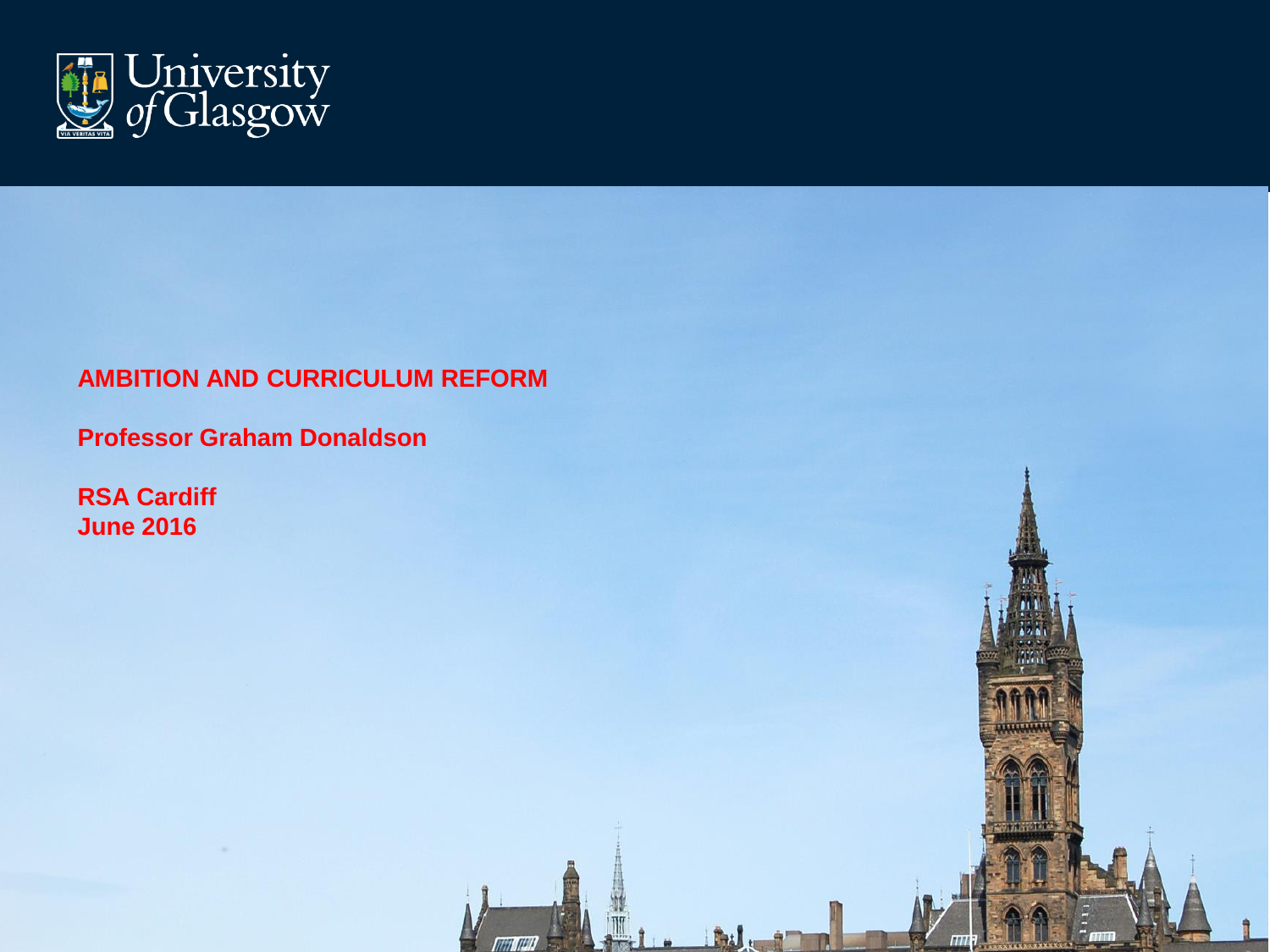

Creating the conditions for all young people in Wales to experience education of the highest quality requires 2 complex challenges to be addressed successfully –

### **The Curriculum Challenge** -

Creating an inclusive, engaging and challenging set of learning experiences in pursuit of ambitious and agreed purposes of education.

*"What our children and young people learn during their time at school has never been more important yet, at the same time, the task of determining what that learning should be has never been more challenging."*

*Successful Futures 2015* 

#### **The Realisation Challenge –**

Bridging the gap between aspiration and the reality of day-to-day classroom life.

*"A major, sustained change programme will be required to convert the recommendations of the Review into practice."* 

*Successful Futures 2015*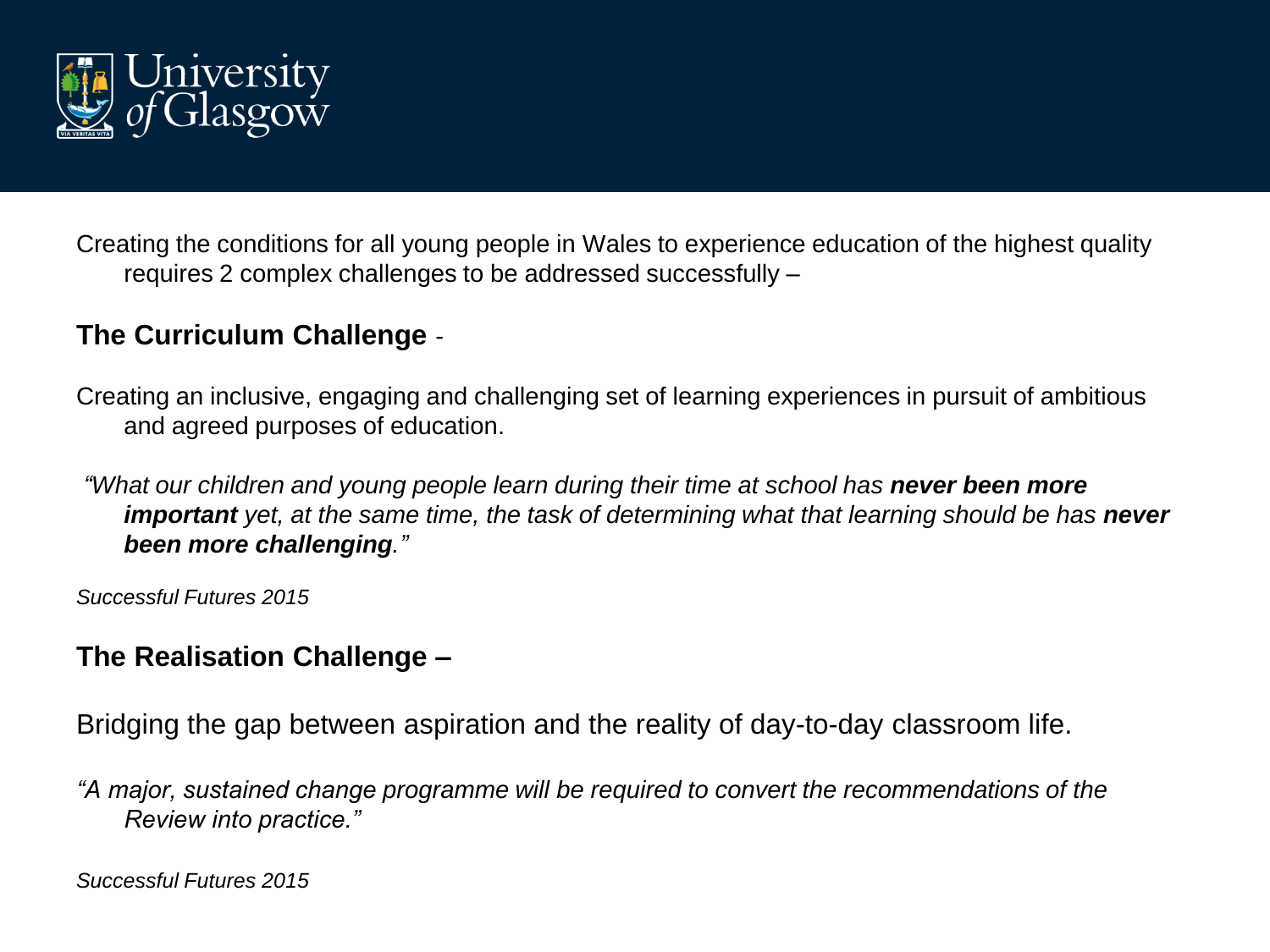

## **THE CURRICULUM CHALLENGE**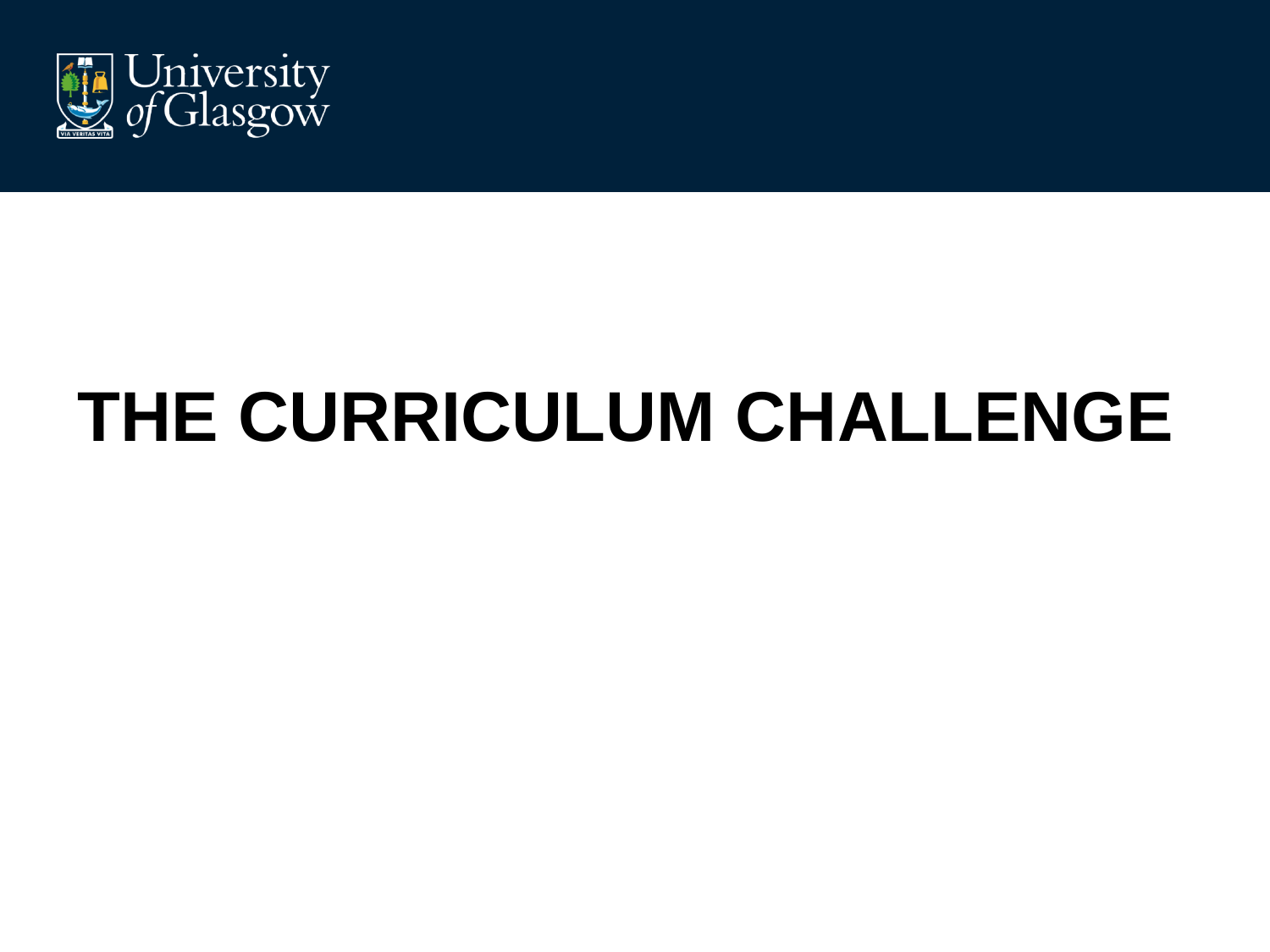

## **Some Interesting Elements of the**

**Agreeing and pursuing relentlessly ambitious goals for all our young people Raising 'standards' across the board – particularly (but certainly not exclusively) in basic literacy, numeracy and digital** 

**competence**

**Defeating destiny – deprivation/expectation/aspiration**

**Establishing a broader, more secure and enduring base of** 

**education before qualifications**

**Creating space for engaging teaching and learning Sustaining high quality and relevant education**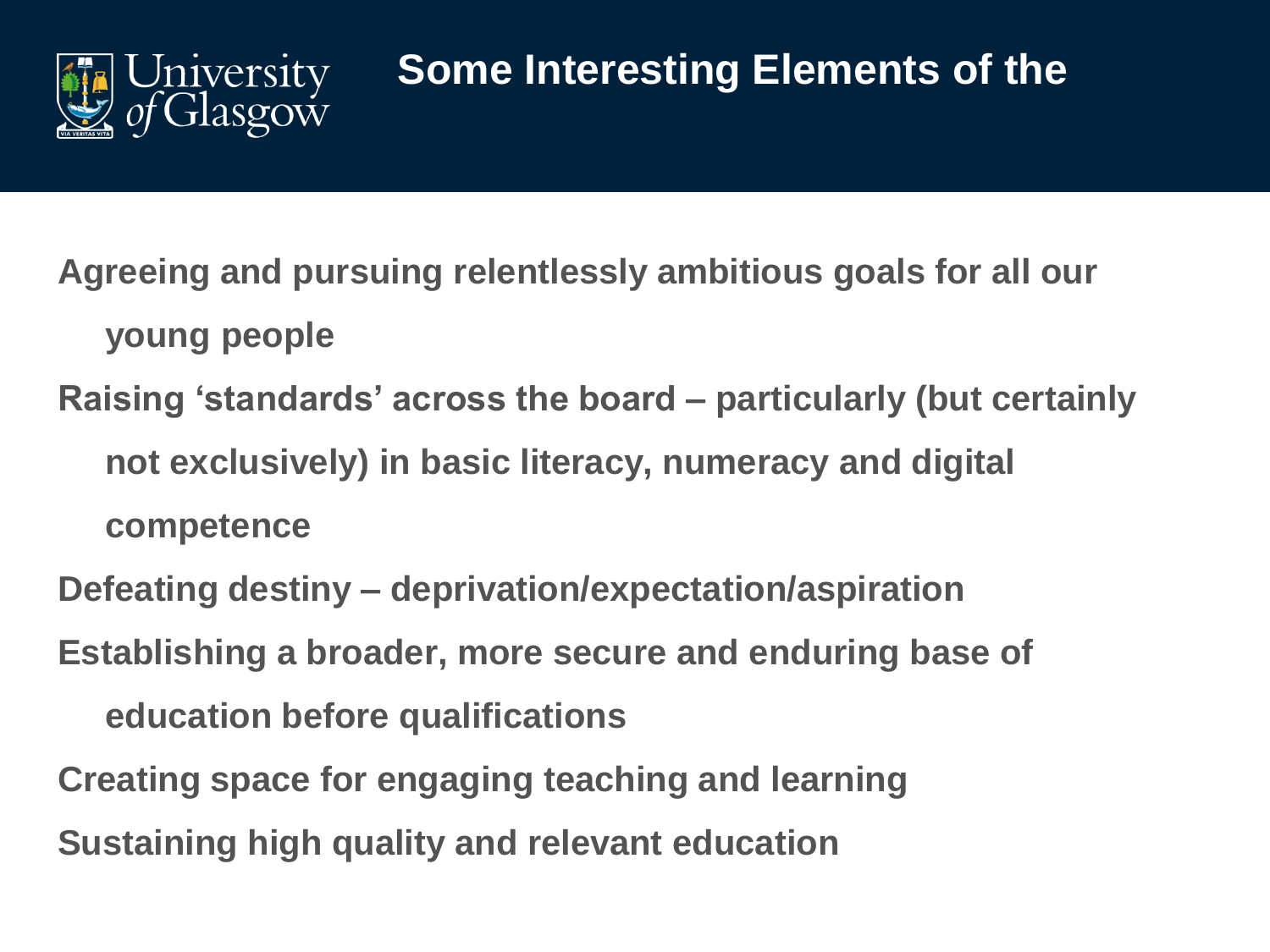

## **Scale, Scope and Pace of Change**

**Society**

- **Inequality increasing**
- **Demography**
- **Life expectancy**
- 
- **Civic participation** • **Changing family**
- Single households<br>
Civic participation<br>
Changing family<br>
structures<br>
The papelogical developments **structures Naturelpacellagidigital divide**

#### **Resources**

- **Scarcity**
- **Efficiency**
- **Accountability**

#### **Globalisation**

- **Interdependence**
- **Competition**
- **Offshoring**
- **Reshoring**
- **Migration**
- **Scarcity**
- **Climate**
- **Security**

#### **Employment**

- **Skill demand changing**
- **Portability**
- **Employability**
- **Digital competence**
- **Fluid job market**
- **Lifelong learning**

- **New and growing expectations**
- **Instrumental pressure? Education is for work?**
- **Education for democratic participation / citizenship?**
- **Uncertainty and lifelong learning**
- **New conceptions of knowledge?**
- **Creativity, teamworking, problem-solving?**
- **Deprivation and educational achievement?**
- **Better learning or different learning?**
- **Anywhere, anytime learning? Hand-held connectivity?**
- **Social networking**
- **Internationalisation – PISA/PIRLS/TIMMS**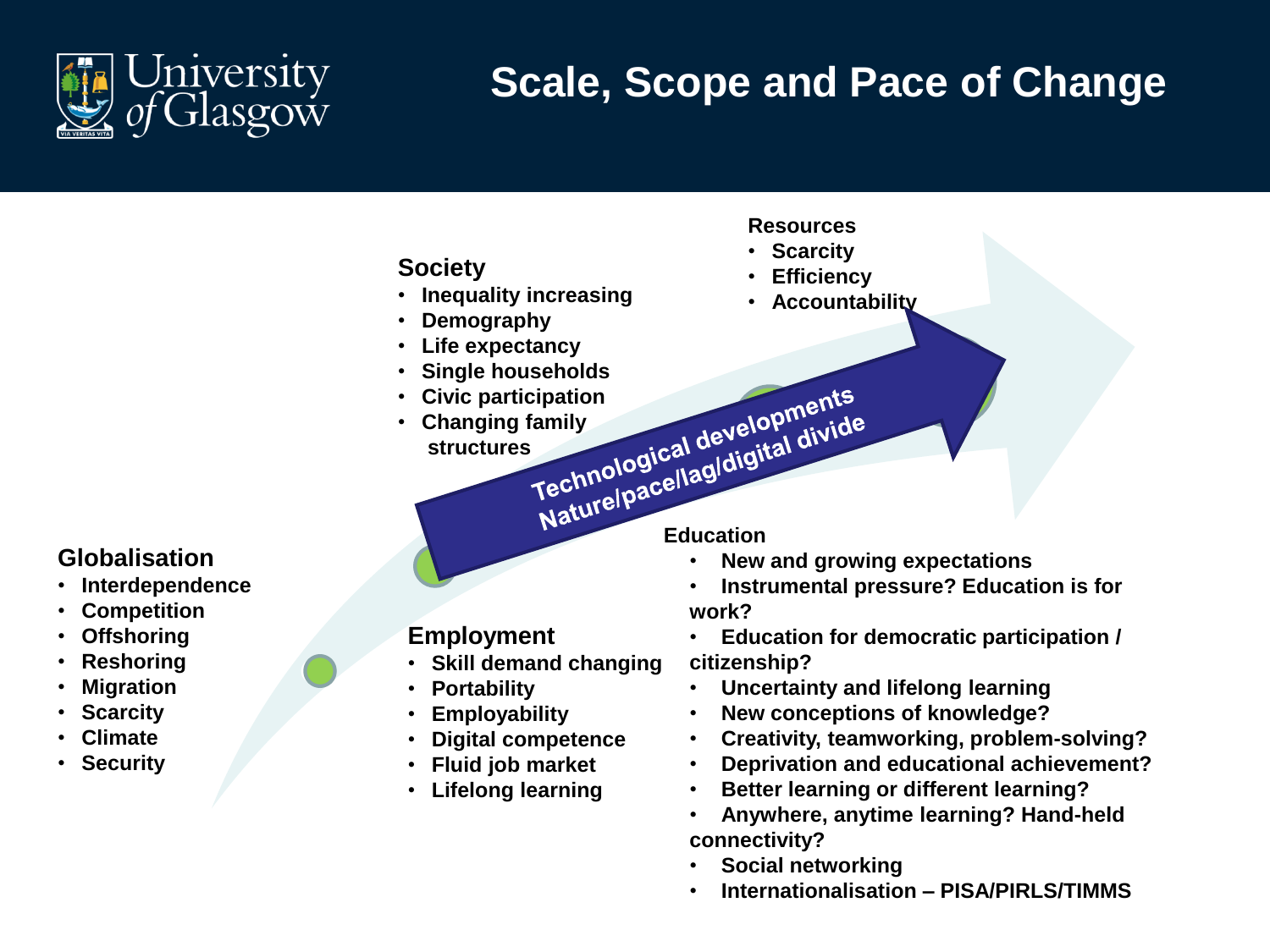

# Jniversity Future Opportunities and Challenges?

- $\triangleright$  New markets and jobs but also volatility, insecurity and migration
- $\triangleright$  Complexity, diversity and inequality
- $\triangleright$  Ambiguity and citizenship
- $\triangleright$  Connectivity, collaboration and cybersecurity
- $\triangleright$  Personal and collective learning and innovation or obsolescence

#### **"If we teach today as we taught yesterday, we rob our children of tomorrow."**

John Dewey (1915) *Schools of Tomorrow*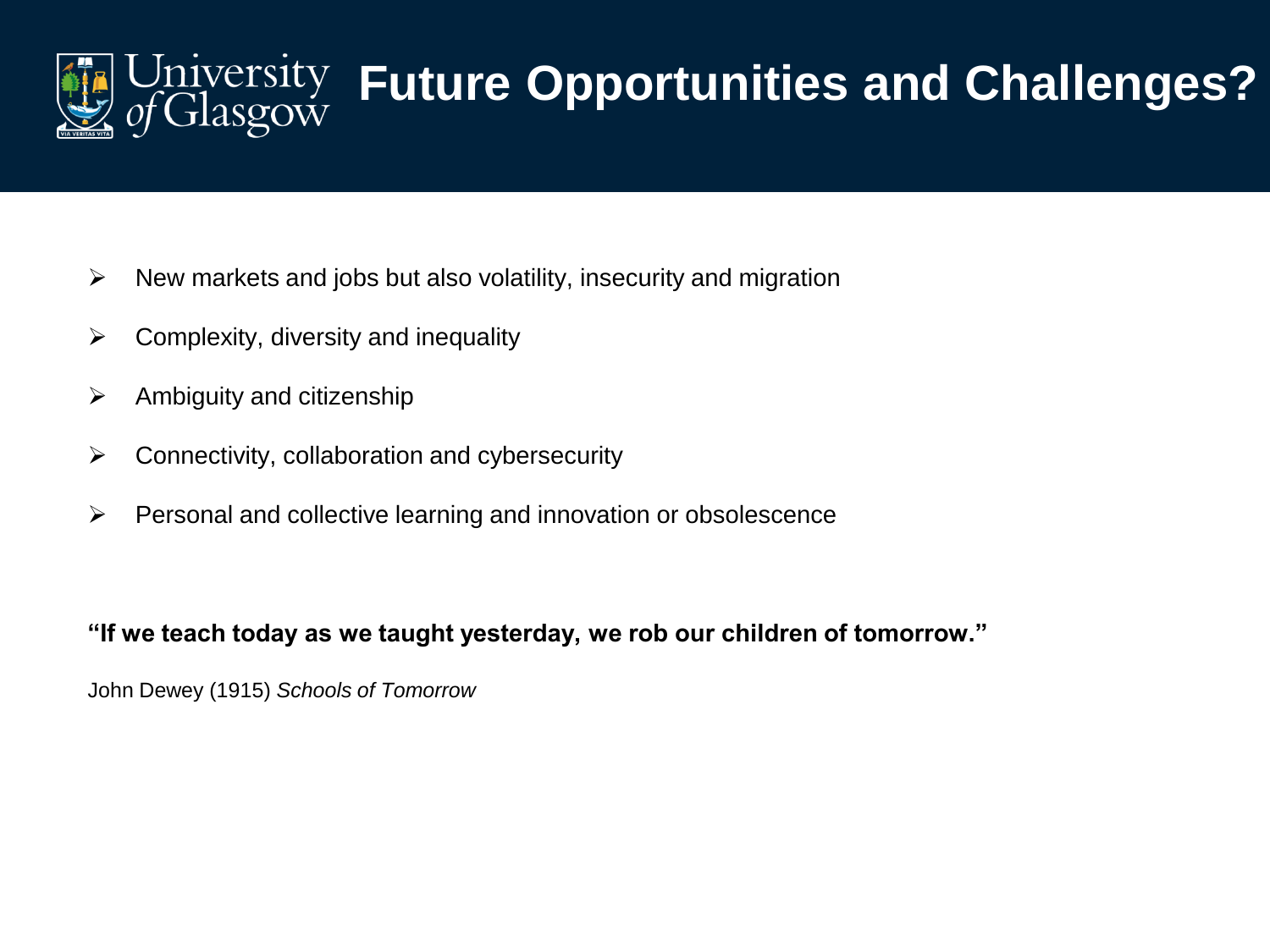

## **21st Century schooling?**

#### **Importance of**

- **strong basic skills**
- **deeper conceptual understanding**
- **connected and coherent knowledge**
- **authentic knowledge in context**
- **creativity and problem solving**
- **learning in collaboration and to collaborate**
- **ethics and values**
- **personal agency**

**Move from what students should be learning towards what they should become? (Priestley and Biesta 2014)**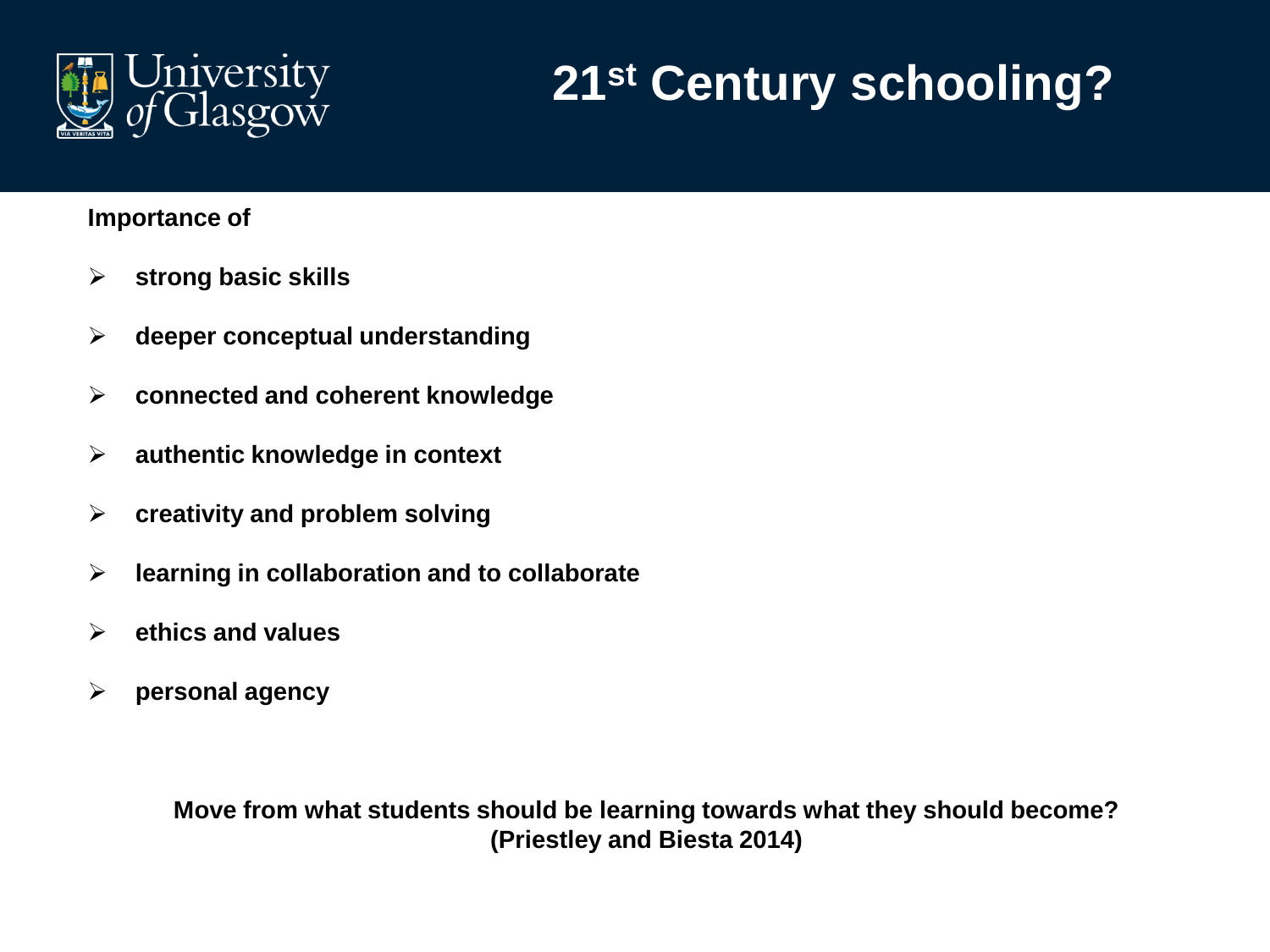

## **INTERNATIONAL**  University<br>of Glasgow CURRICULUM RESPONSES

#### **WALES (2015)**

Ambitious, capable learners ready to learn throughout their lives Enterprising, creative individuals ready to play a full part in life and work Healthy, confident individuals ready to live fulfilling lives as valued members of society Ethical, informed citizens ready to be citizens of Wales and the world

#### **SCOTLAND (2004)**

Successful learners Confident individuals Effective contributors Responsible citizens

**AUSTRALIA** Successful learners Confident and creative individuals Active and informed citizens

#### **FINLAND**

Knowledge and skills for life and for further study Support each pupil's linguistic and cultural identity – passing on the culture but also create new culture

A tool for developing educational capital and enhancing equality and a sense of community

#### **SINGAPORE**

Confident person; Self-directed learner; Active contributor; Concerned citizen.

#### **ALBERTA**

Engaged thinkers and ethical citizens with an entrepreneurial spirit; Strive for engagement and personal excellence in their learning journey; Employ literacy and numeracy to construct and communicate meaning; and Discover, develop and apply competencies across subject and discipline areas for learning, work

#### **NORTHERN IRELAND**

Empower young people to achieve their potential and to make informed and responsible decisions throughout their lives;

Develop the young person as an individual, as a contributor to society, the economy and the environment

#### **ENGLAND**

Provide pupils with an introduction to the essential knowledge they need to be educated citizens

Introduce pupils to the best that has been thought and said, and help engender an appreciation of human creativity and achievement.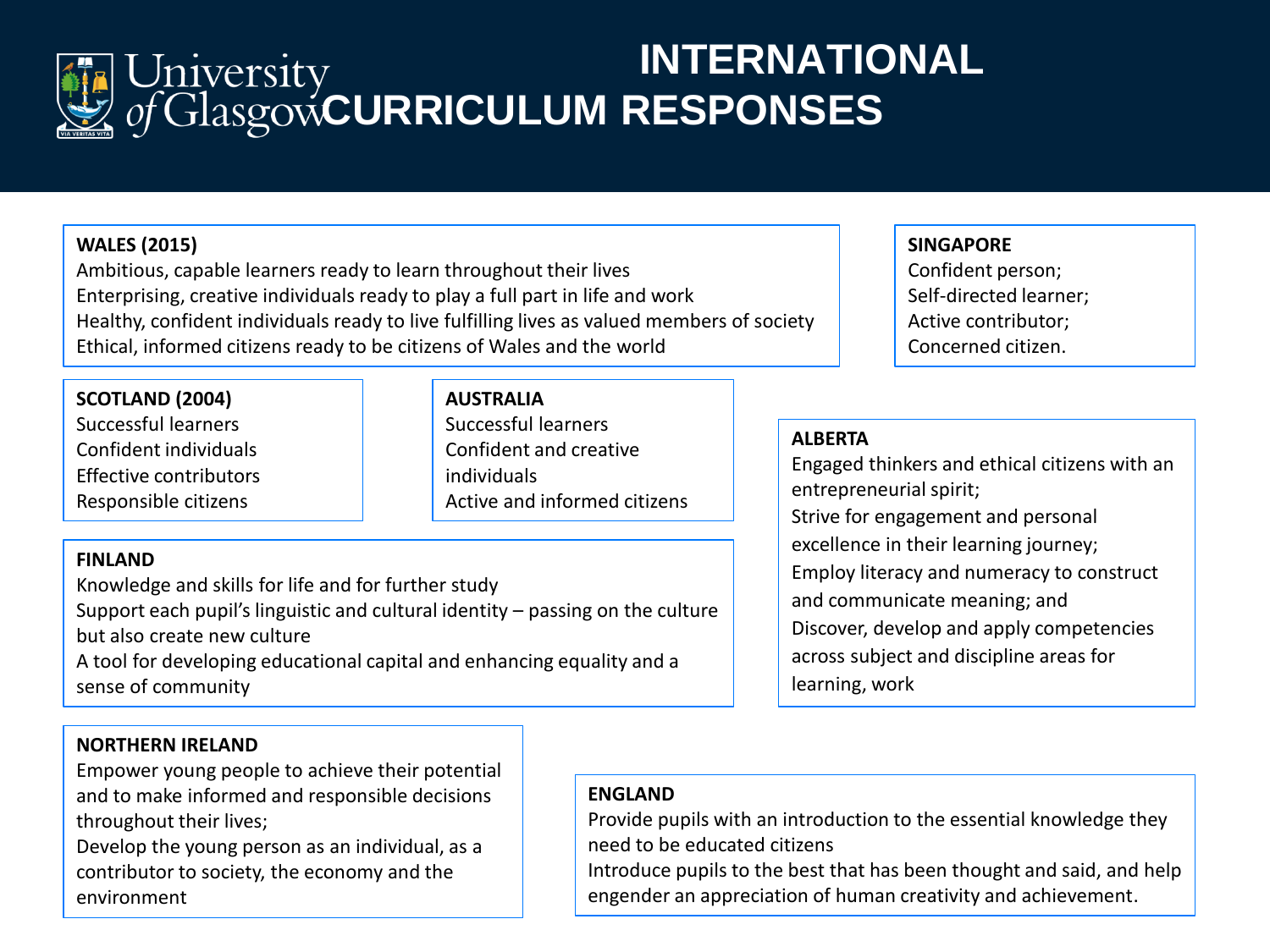

## **THEMES**

- **Ambitious goals**
- **Balance between development of basic skills, subject knowledge, application, creativity and broader preparation for future life**
- **Broader purposes usually relate to lifelong learning, citizenship, creativity/entrepreneurship, personal efficacy**
- **Pervasive tension between purposes and the curriculum as experienced by students**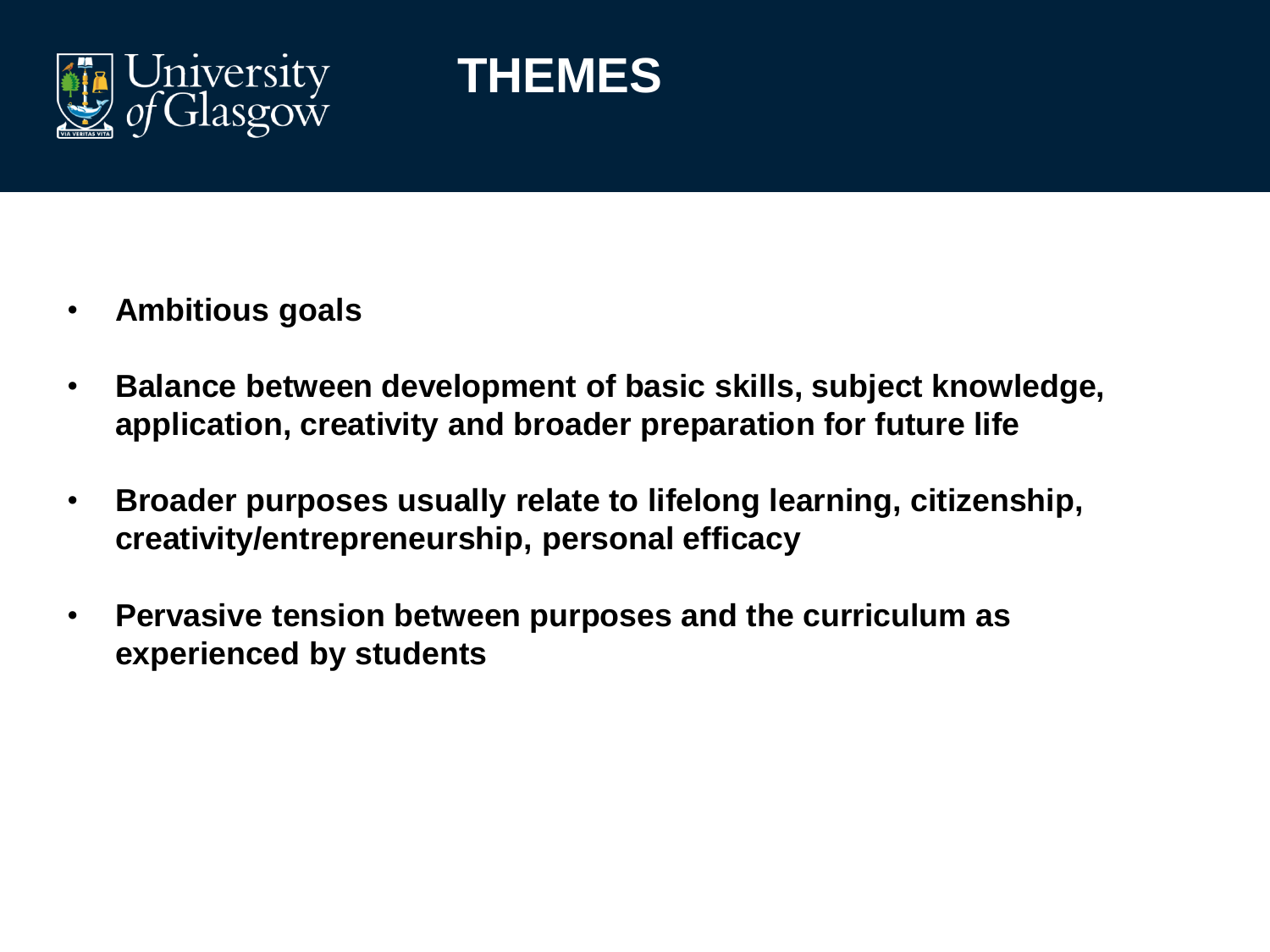

## **SUCCESSFUL FUTURES Key Curriculum Recommendations**

### Four purposes

Six Areas of Learning and Experience

Three cross-curriculum responsibilities

Progression Steps at ages 5, 8, 11, 14 and 16 (including 'Routes')

Achievement outcomes

A range of pedagogical approaches

Refocusing assessment on learning, including learners' self- and peer-assessment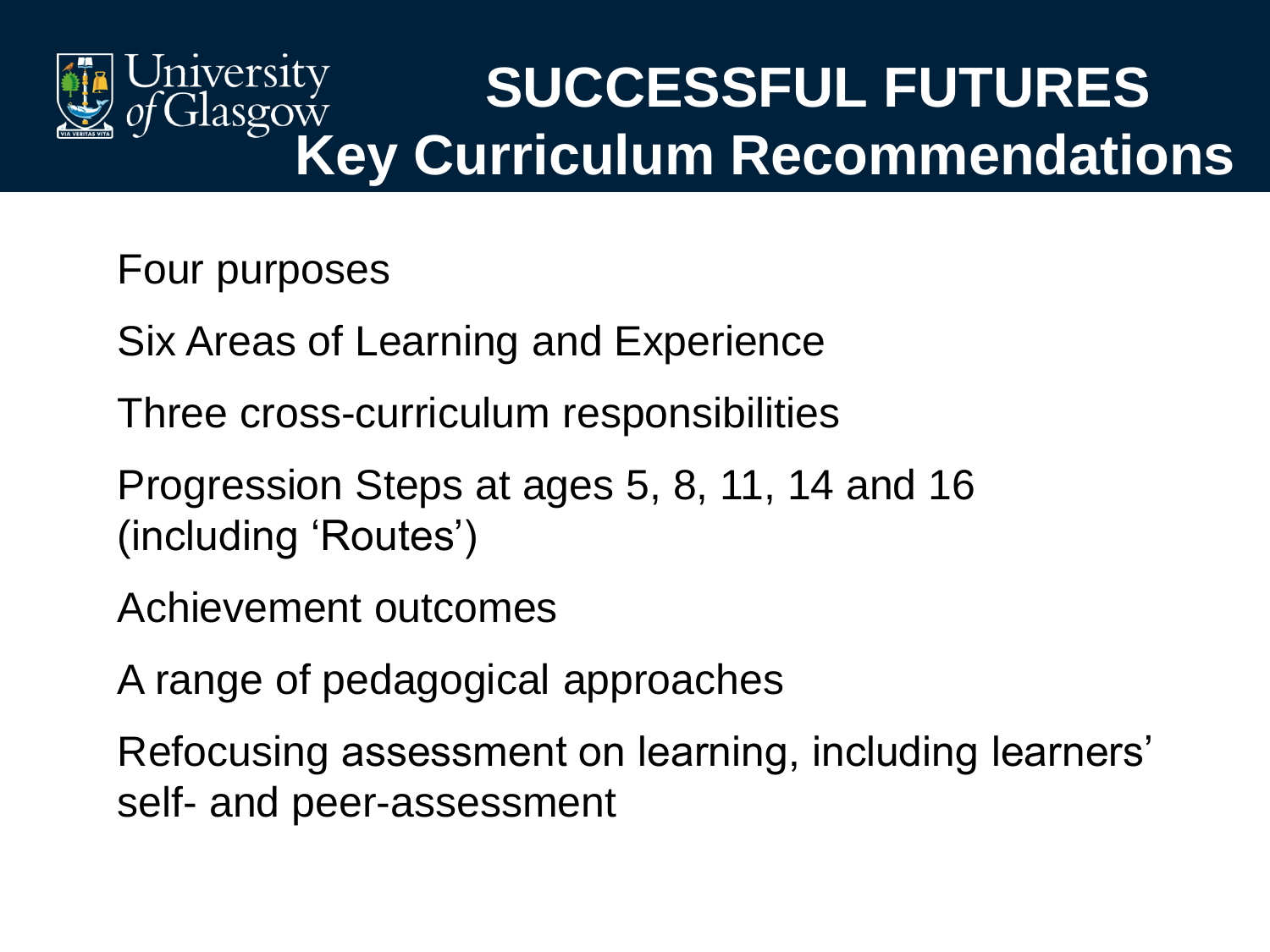

## **Purposes of the curriculum**

The purposes of the curriculum in Wales should be that children and young people develop as:

ambitious, capable learners ready to learn throughout their lives

ethical. informed citizens ready to be citizens of Wales and the world

enterprising, creative contributors

2

ready to play a full part in life and work

healthy, confident individuals

 $\rightarrow$ 

ready to lead fulfilling lives as valued members of society.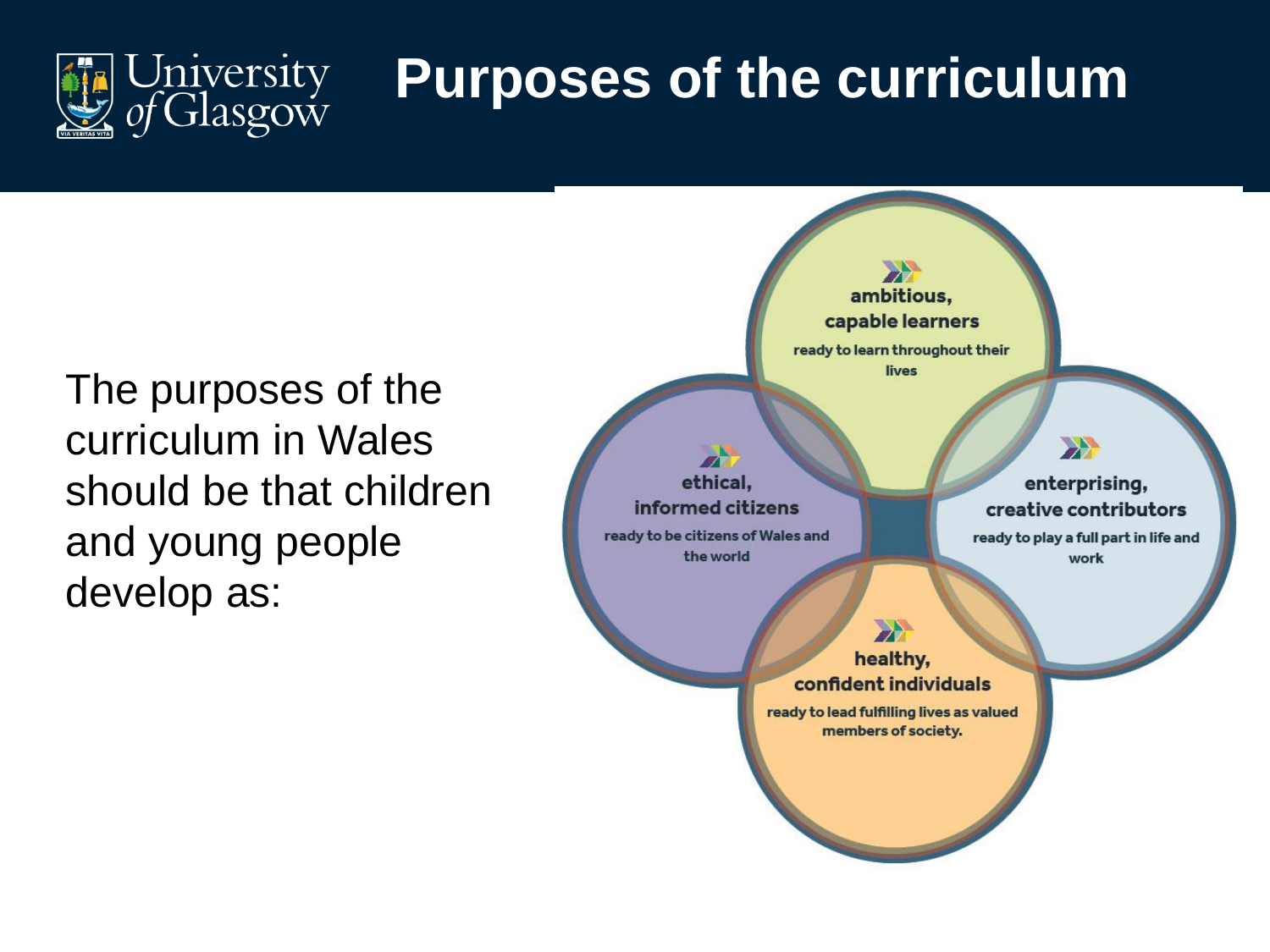

## **THE REALISATION CHALLENGE**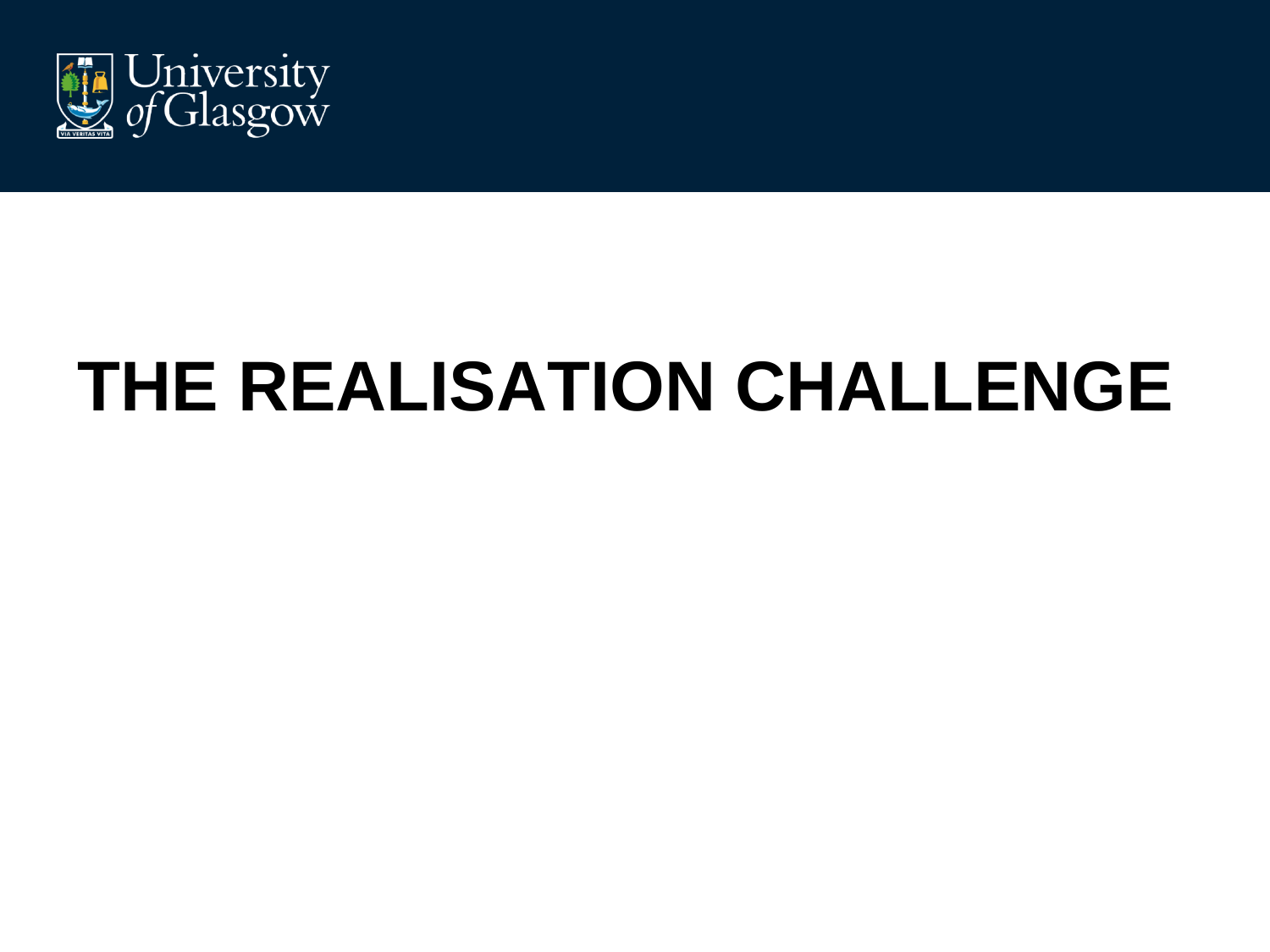

### **Some Interesting Elements of the Realisation Challenge**

**Winning both the hearts and the minds of diverse stakeholders for ambitious purposes**

**Determining and building on the interaction of non-linear and nonhierarchical dependencies**

**Sustaining education for all young people that is both high quality and relevant needs a continuous learning system** 

**Establishing a dynamic and ambitious leadership culture**

**Building the individual and collective capacity of practitioners, particularly the teaching profession – knowledge creation and mobilisation**

**Establishing an accountability culture that is constructive and founded on mutual respect**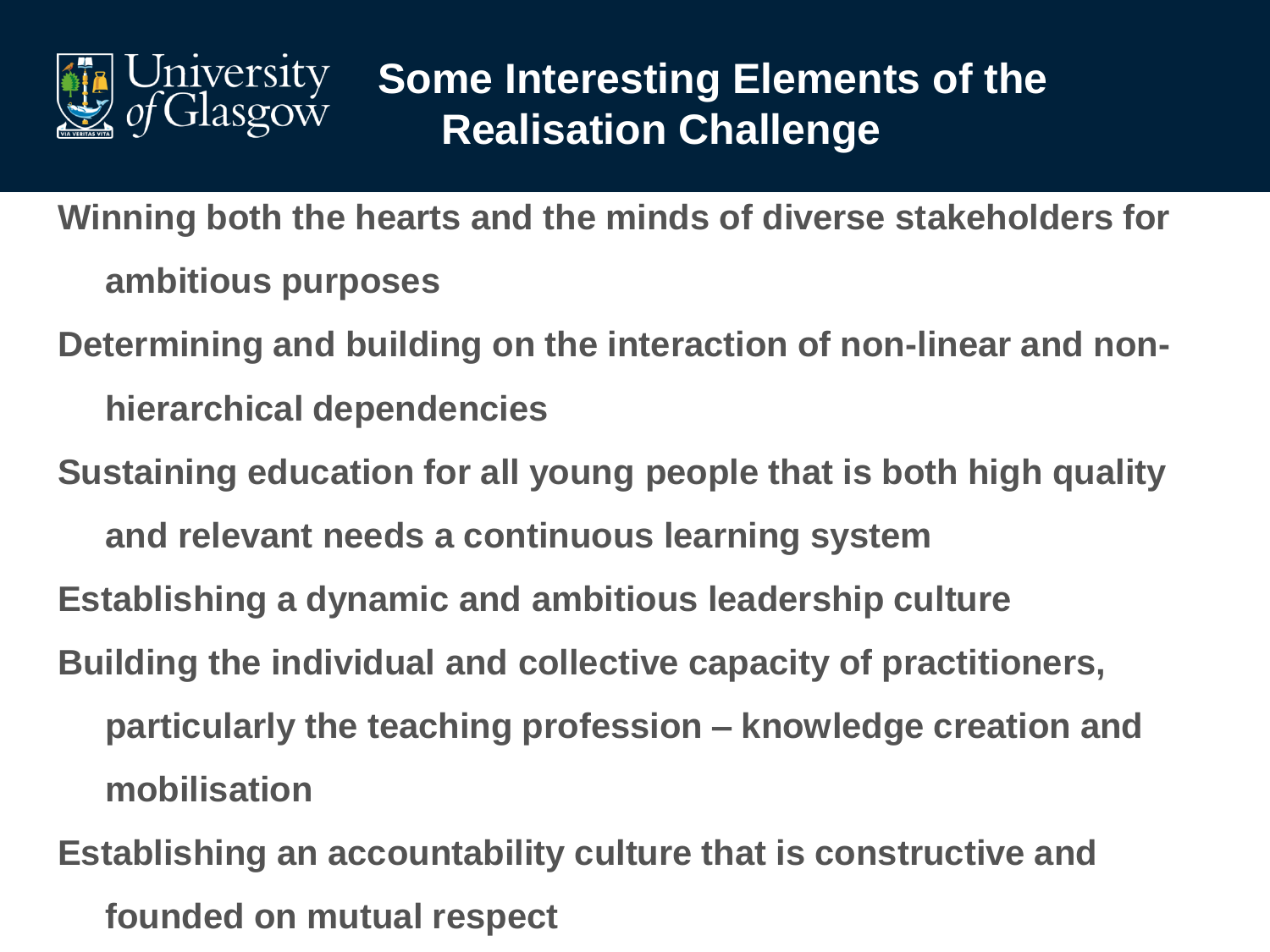

## **The Reform Conundrum**

**'...there is strong evidence from a variety of sources that two decades of reform have not led to anticipated levels of educational improvement, and certainly not commensurate with levels of investment in education, but have led to widespread teacher and headteacher dissatisfaction'** *Hoyle and Wallace Educational Leadership: Ambiguity, Professionals and Managerialism 2005, pp. 4-5*

**The impact of policies has been, at best, mixed. Neither general nor targeted interventions have, thus far, demonstrated substantial sustained improvements that can be spread widely.** 

*Kerr & West BERA 2010 Insight 2*

**"We have in education a long history of innovation but it rarely touches but a chosen few."**

*Hattie, Visible Learning (2009) p254*

**"Cultures do not change by mandate…the process of cultural change depends fundamentally on modeling the new values and behavior that you expect to displace the existing ones.'**

Elmore, R (2004) *School Reform from the Inside Out* Harvard University Press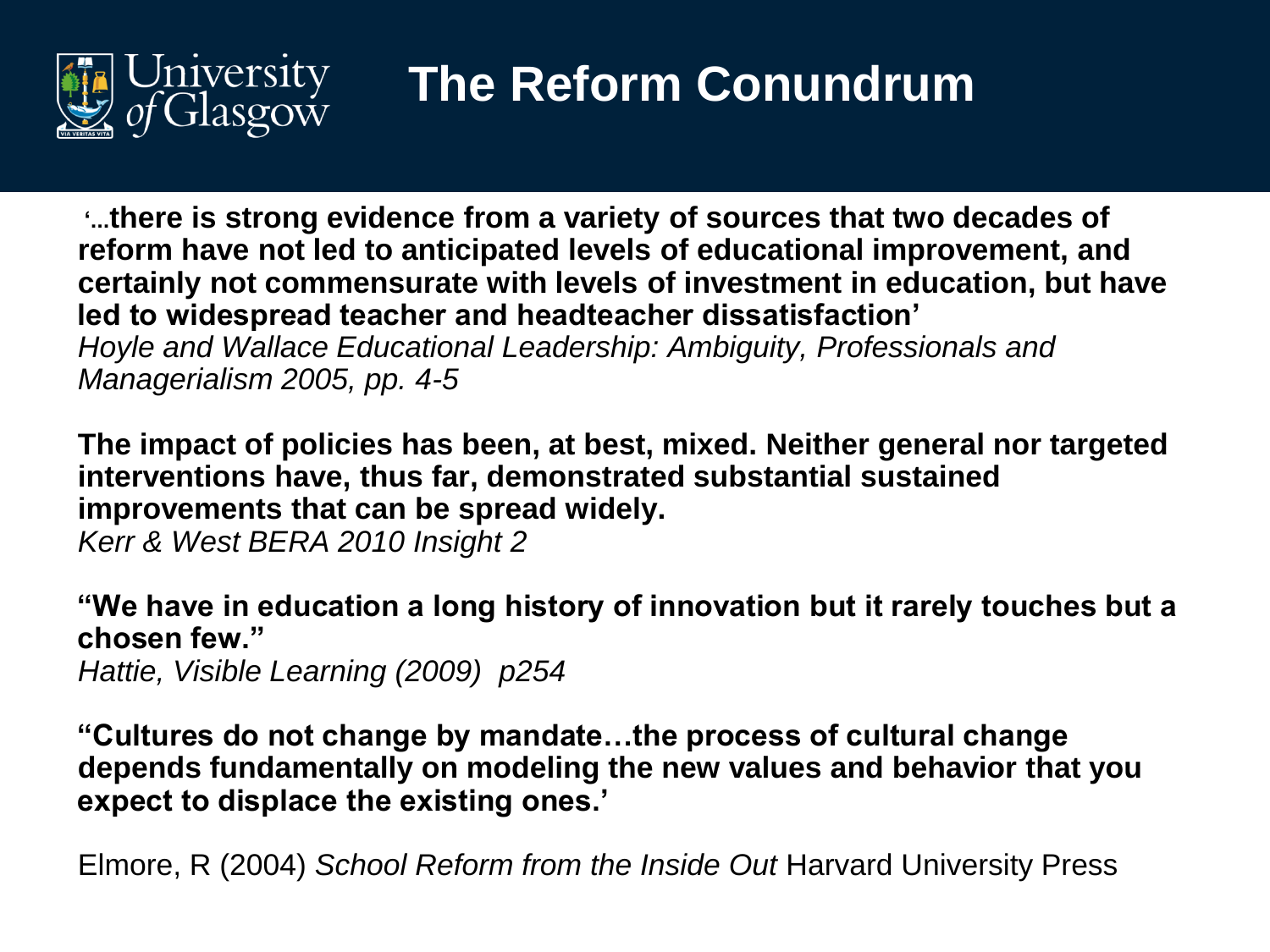

## **Addressing the Conundrum**

Agreed, inspiring, ambitious and driving purposes Curriculum not imprisoned by the past or the context Embodies principles of exploration &subsidiarity Confident, expert & empowered teaching profession Active and extended collegiate culture Distributive leadership Constructive accountability/evaluation

**A revitalised and energised teaching and learning community**

**Broad experiences, better outcomes & higher standards for our young people**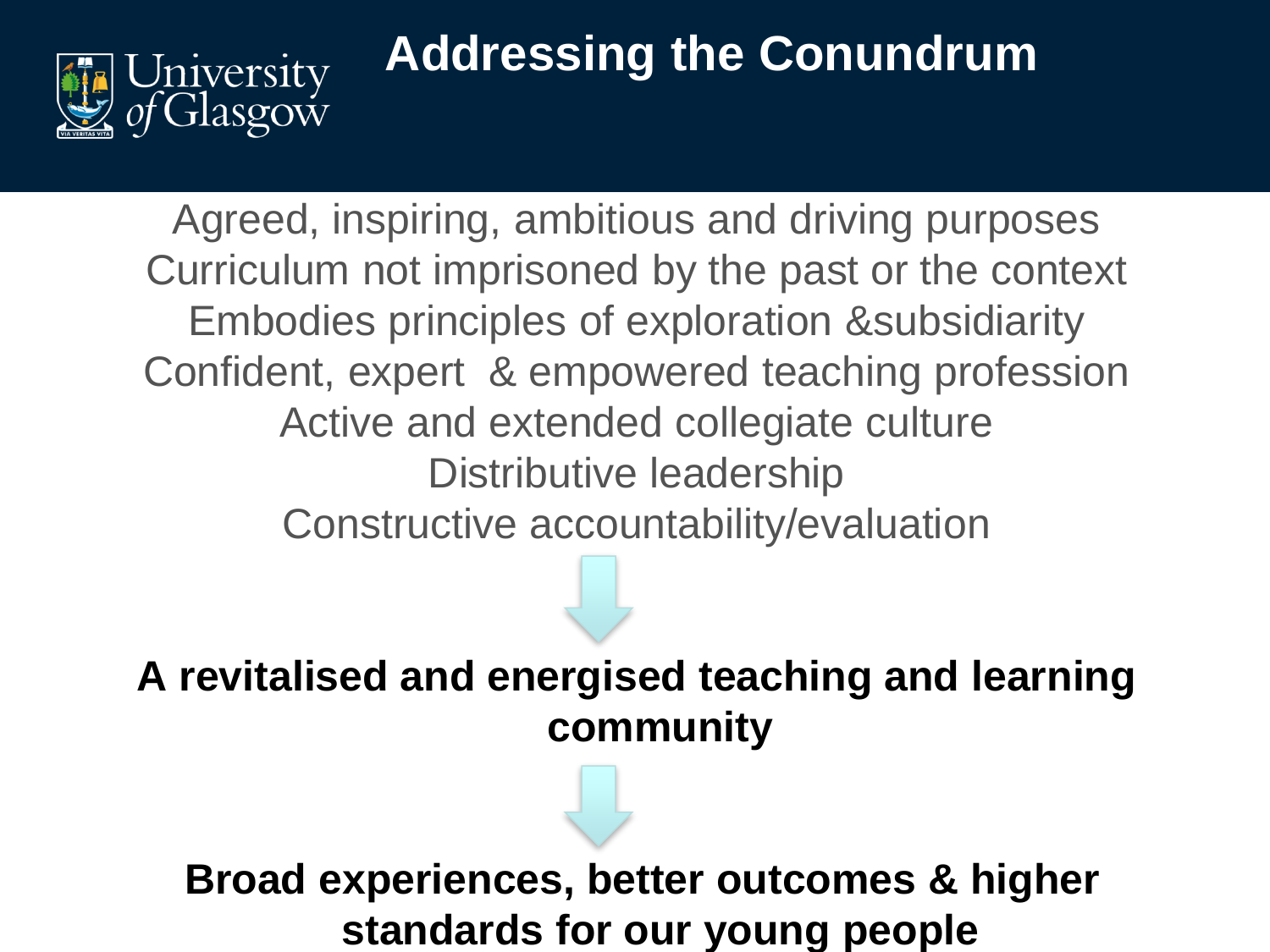

### **KEY FEATURES OF THE WELSH APPROACH TO BOTH CHALLENGES**

**Strategic and inclusive approach based on agreed purposes**

- **Focus on deep learning, the ability to apply learning creatively and the development of personal qualities**
- **Not top-down but collaborative, all-Wales reform – subsidiarity and the pioneer network**

**Reflects current evidence about successful reform in pluralistic cultures**

**Recognises the need to take time to build understanding and ownership**

**Strong commitment to capacity building and professional learning** 

**Critical importance of leadership at all levels**

**Synergies across development and accountability**